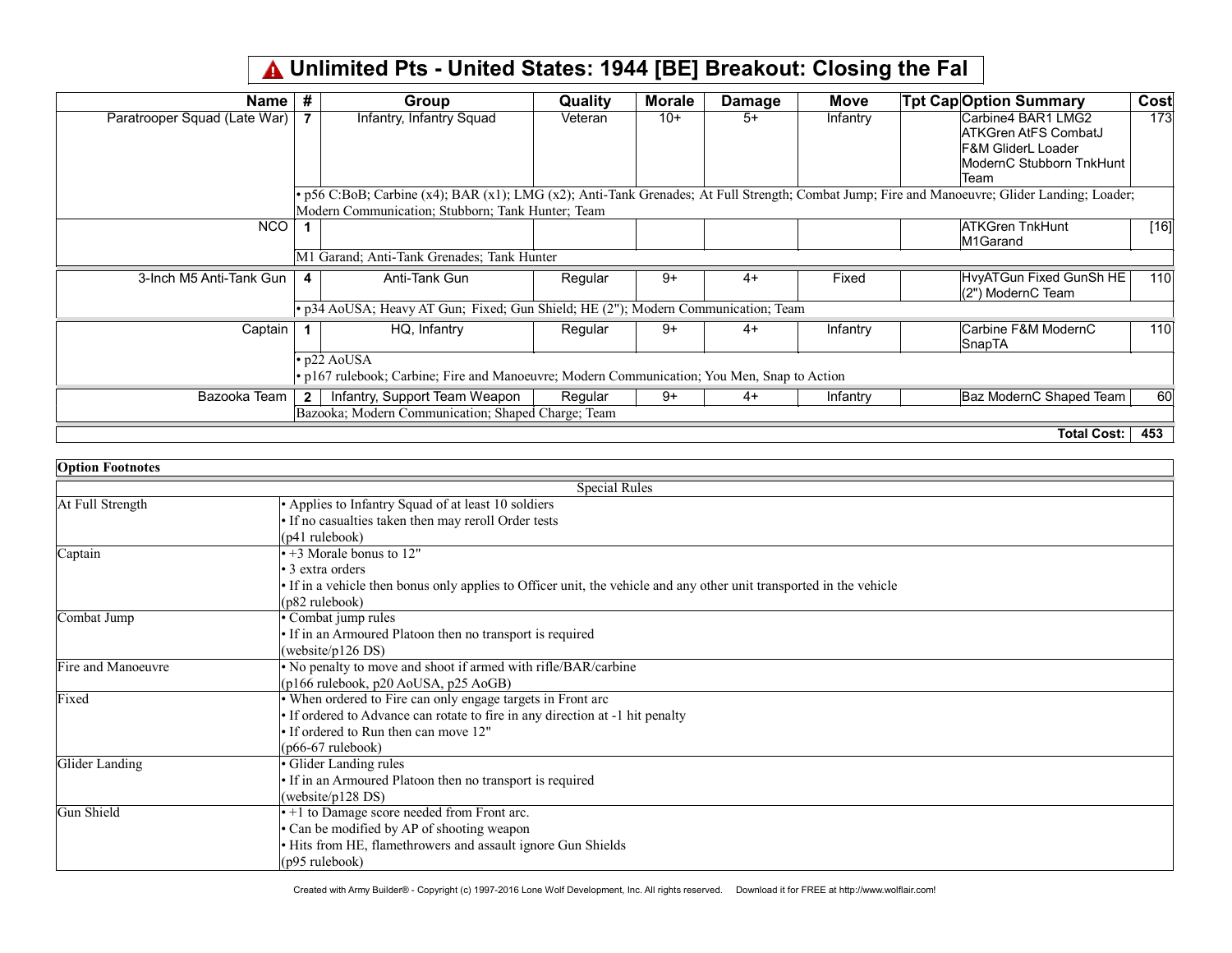| $\overline{\text{HE}(2)}$ | $\cdot$ +2 pen, D3 pins, D6 hits against target in building                                                                     |  |  |  |  |
|---------------------------|---------------------------------------------------------------------------------------------------------------------------------|--|--|--|--|
|                           | • Number of hits caused by number of models covered/partially covered by template.                                              |  |  |  |  |
|                           | · Target can take immediate Down causing number of hits to halve.                                                               |  |  |  |  |
|                           | • No negative penetration modifier for long range.                                                                              |  |  |  |  |
|                           | · If in Ambush then specify round loaded                                                                                        |  |  |  |  |
|                           | $(p68-71$ rulebook)                                                                                                             |  |  |  |  |
| Loader                    | · Choose a model (not NCO.                                                                                                      |  |  |  |  |
|                           | • Loader remains in 1" of weapon                                                                                                |  |  |  |  |
|                           | • If crew weapon is fired then Loader cannot fire their won weapon.                                                             |  |  |  |  |
|                           | • If Loader is killed or not in 1" then crew weapon is -1 to hit                                                                |  |  |  |  |
|                           | (p118 rulebook)                                                                                                                 |  |  |  |  |
| Modern Communication      | • No modifier for Reserve                                                                                                       |  |  |  |  |
|                           | $(p20 \text{ AoUSA})$                                                                                                           |  |  |  |  |
| Shaped Charge             | • No Penetration modifier                                                                                                       |  |  |  |  |
|                           | (p73 rulebook)                                                                                                                  |  |  |  |  |
| Stubborn                  | • If take a Morale check then ignore pin markers                                                                                |  |  |  |  |
|                           | • Does not apply to Order tests                                                                                                 |  |  |  |  |
|                           | (p91 rulebook)                                                                                                                  |  |  |  |  |
| <b>Tank Hunter</b>        | • No Order Test to assault vehicles (p112 rulebook)                                                                             |  |  |  |  |
|                           | · If win an assault against an armoured vehicle then hits count as normal Damage Result for penetration rather than superficial |  |  |  |  |
|                           | (p91 rulebook)                                                                                                                  |  |  |  |  |
| Team                      | • Requires team to fire - minimum 2 crew                                                                                        |  |  |  |  |
|                           | • If only one crew left then weapon suffers -1 to hit                                                                           |  |  |  |  |
|                           | • Support Team: If the model operating the weapon is killed then remove the full team                                           |  |  |  |  |
|                           | · Squad weapon: If the model operating the weapon is killed then Loader reverts to a rifleman                                   |  |  |  |  |
|                           | $(p73 \text{ rulebook})$                                                                                                        |  |  |  |  |
| You Men, Snap to Action   | • If Officer receives a successful Order then can draw further die                                                              |  |  |  |  |
|                           | • Allocate order dice to units within 6"/12" of the Officer                                                                     |  |  |  |  |
|                           | • Each unit takes Order test as normal                                                                                          |  |  |  |  |
|                           | • Does not work if the officer is in a vehicle.                                                                                 |  |  |  |  |
|                           | (p83 rulebook)                                                                                                                  |  |  |  |  |
|                           | Weapons                                                                                                                         |  |  |  |  |
| Anti-Tank Grenades        | • Gives Tank Hunter (p91 rulebook)                                                                                              |  |  |  |  |
| <b>BAR</b>                | R: $30$ ", S: 2, Pen: $n/a$                                                                                                     |  |  |  |  |
|                           |                                                                                                                                 |  |  |  |  |
|                           | • p62 rulebook                                                                                                                  |  |  |  |  |
| Bazooka                   | R: 24", S: 1, Pen: +5, Team, Shaped Charge                                                                                      |  |  |  |  |
|                           |                                                                                                                                 |  |  |  |  |
| Carbine                   | • p62 rulebook<br>$R: 24$ ", S: 1, Pen: n/a                                                                                     |  |  |  |  |
|                           | R: 72", S: 1, Pen: +6, HE (2"), Team, Fixed                                                                                     |  |  |  |  |
| Heavy AT Gun              |                                                                                                                                 |  |  |  |  |
|                           | • p62 rulebook                                                                                                                  |  |  |  |  |
| LMG                       | R: 36", S: 4, Pen: n/a, Team                                                                                                    |  |  |  |  |
|                           |                                                                                                                                 |  |  |  |  |
|                           | • p62 rulebook                                                                                                                  |  |  |  |  |
| M1 Garand                 | $R: 24$ ", S: 1, Pen: n/a                                                                                                       |  |  |  |  |
|                           |                                                                                                                                 |  |  |  |  |
|                           | · p62/168 rulebook                                                                                                              |  |  |  |  |
|                           |                                                                                                                                 |  |  |  |  |